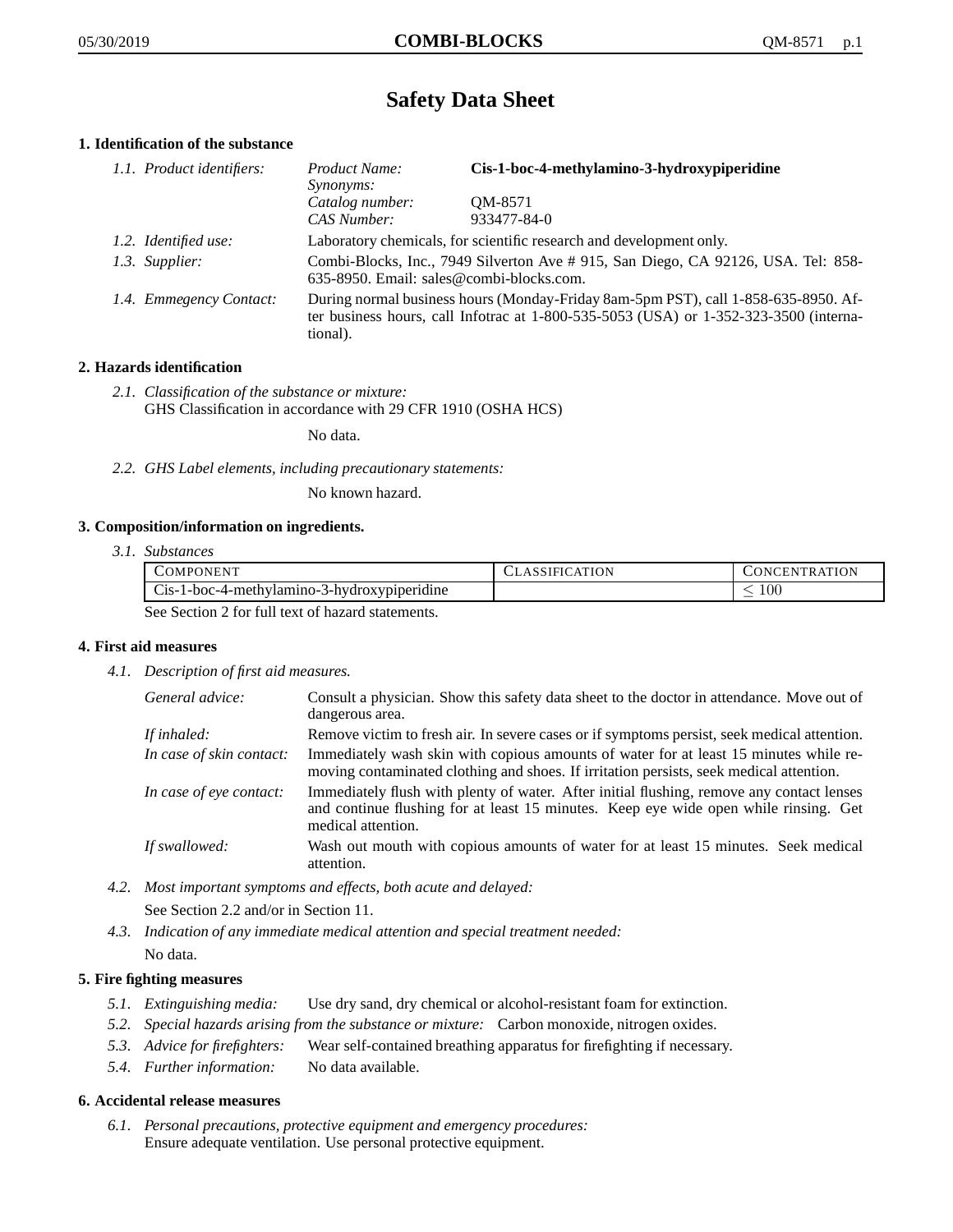- *6.2. Environmental precautions:* Should not be released into the environment. See Section 12 for additional ecological information.
- *6.3. Methods and materials for containment and cleaning up:* Sweep up or vacuum up spillage and collect in suitable container for disposal.
- *6.4. Reference to other sections:* Refer to protective measures listed in Sections 8 and 13.

# **7. Handling and storage**

- *7.1. Precautions for safe handling:* Avoid contact with skin and eyes. Avoid inhalation of vapour or mist. Keep away from sources of ignition - No smoking. Take measures to prevent the build up of electrostatic charge. For precautions see section 2.2.
- *7.2. Conditions for safe storage, including any incompatibilities:* Keep container tightly closed in a dry and well-ventilated place. Containers which are opened must be carefully resealed and kept upright to prevent leakage.
- *7.3. Specific end use(s):* Laboratory chemicals, for scientific research and development only.

# **8. Exposure Controls / Personal protection**

- *8.1. Control parameters:*
- *Components with workplace control parameters:* Contains no substances with occupational exposure limit values. *8.2. Exposure controls:*

*Appropriate engineering controls:* Ensure that eyewash stations and safety showers are close to the workstation location. Ensure adequate ventilation, especially in confined areas.

*Personal protective equipment:*

| Eye/face protection:    | Wear appropriate protective eyeglasses or chemical safety goggles as described by OSHA's<br>eye and face protection regulations in 29 CFR 1910.133 or European Standard EN166.                                                                                                                                         |
|-------------------------|------------------------------------------------------------------------------------------------------------------------------------------------------------------------------------------------------------------------------------------------------------------------------------------------------------------------|
| Skin protection:        | Handle with gloves. Gloves must be inspected prior to use. Use proper glove removal<br>technique (without touching glove's outer surface) to avoid skin contact with this product.<br>Dispose of contaminated gloves after use in accordance with applicable laws and good<br>laboratory practices. Wash and dry hands |
| <b>Body Protection:</b> | Complete suit protecting against chemicals, Flame retardant antistatic protective clothing.,<br>The type of protective equipment must be selected according to the concentration and<br>amount of the dangerous substance at the specific workplace.                                                                   |
| Respiratory protection: |                                                                                                                                                                                                                                                                                                                        |

Control of environmental exposure: Prevent further leakage or spillage if safe to do so. Do not let product enter drains.

### **9. Physical and chemical properties**

*9.1. Information on basic physical and chemical properties*

| (a)      | Appearance:                                   | No data  |
|----------|-----------------------------------------------|----------|
| (b)      | Odour:                                        | No data  |
| (c)      | Odour Threshold:                              | No data  |
| (d)      | pH:                                           | No data  |
| (e)      | Melting point/freezing point:                 | No date. |
| (f)      | Initial boiling point and boiling range:      | No data  |
| (g)      | Flash point:                                  | No data  |
| (h)      | Evaporatoin rate:                             | No data  |
| (i)      | Flammability (solid, gas):                    | No data  |
| (i)      | Upper/lower flammability or explosive limits: | No data  |
| $\rm(k)$ | Vapour pressure:                              | No data  |
| (1)      | Vapour density:                               | No data  |
| (m)      | Relative density:                             | No data  |
| (n)      | Water solubility:                             | No data  |
| $\circ$  | Partition coefficient: n-octanol/water:       | No data  |
| (p)      | Auto-ignition:                                | No data  |
| (q)      | Decomposition temperature:                    | No data  |
| (r)      | Viscosity:                                    | No data  |
| (s)      | Explosive properties:                         | No data  |
| (t)      | Oxidizing properties:                         | No data  |